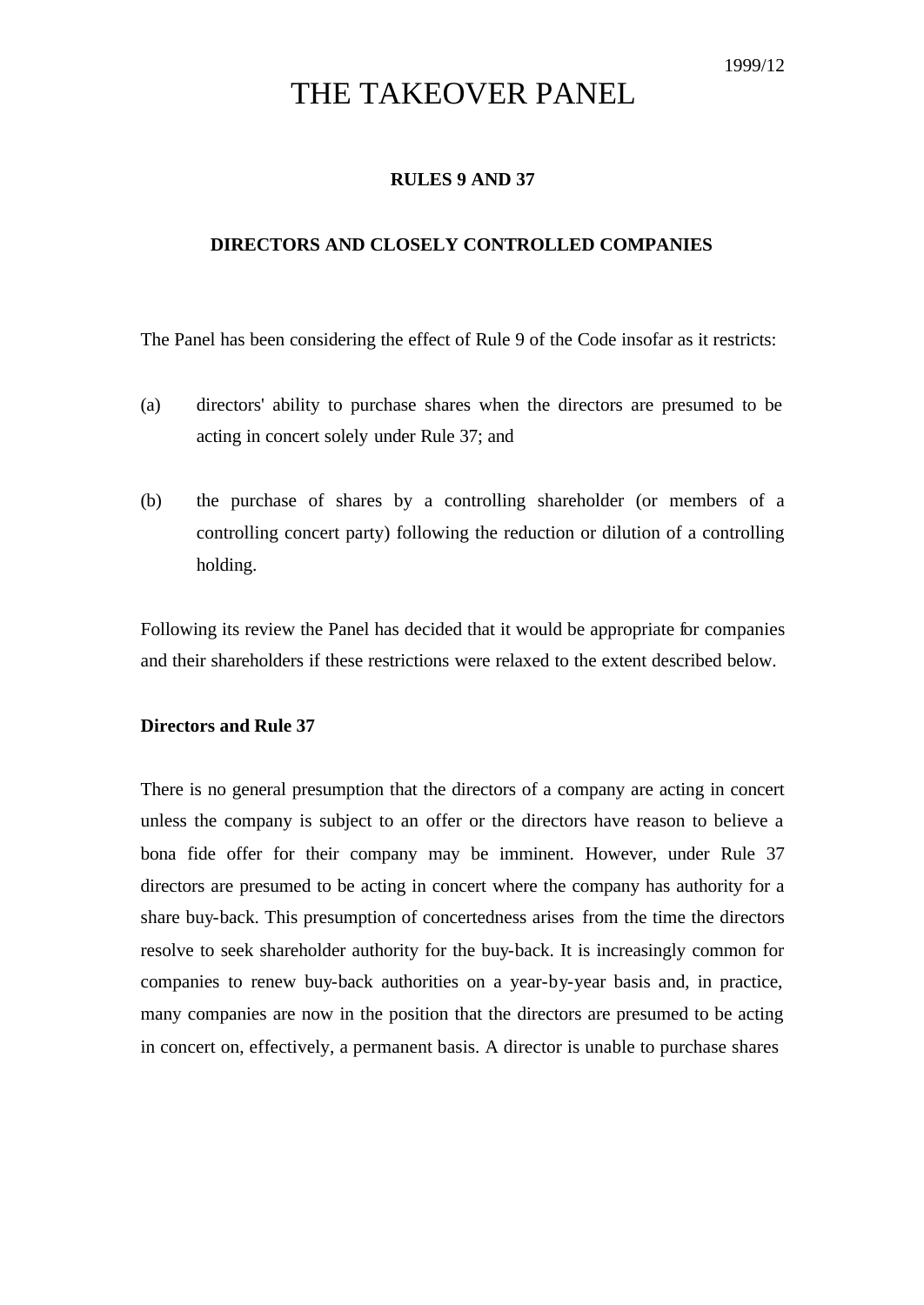when he is part of a concert party which holds 30% or more but not more than 50% of the company. Shareholders who have appointed directors are normally treated as directors for this purpose and the concert party will also include any other parties covered by the normal concert party presumptions in the Code. Accordingly, there are many companies in which the total concert party holding exceeds 30% when the presumption of directors' concertedness arises.

The Panel has decided that some limited purchasing freedom is appropriate where the Rule 37 concert party holds 30% or more but not more than 50% of the company and where the directors are in concert solely as a result of the presumption which arises under Rule 37. In such cases directors who would not be prohibited from purchasing, absent this Rule 37 presumption, will be permitted limited freedom to purchase shares provided that this is approved by a vote of independent shareholders. Subject to obtaining this approval, the directors may, between them, purchase shares carrying up to, but not more than, 1% per annum of the total voting rights in the company. The approval of independent shareholders of this purchasing freedom should be obtained on an annual basis at the same time as the general waiver which will be required under Rule 37 to permit the relevant buy-back authority to be implemented without giving rise to the requirement for a general offer under Rule 9. It will continue to be necessary for companies to consider the whitewash of directors' share options as a separate matter.

The purchasing freedom resulting from this change will only apply where the presumption of directors' concertedness arises solely under Rule 37. It does not affect the 30 % control threshold or the application of Rule 9 for any individual director, or for any concert party which exists independently of Rule 37.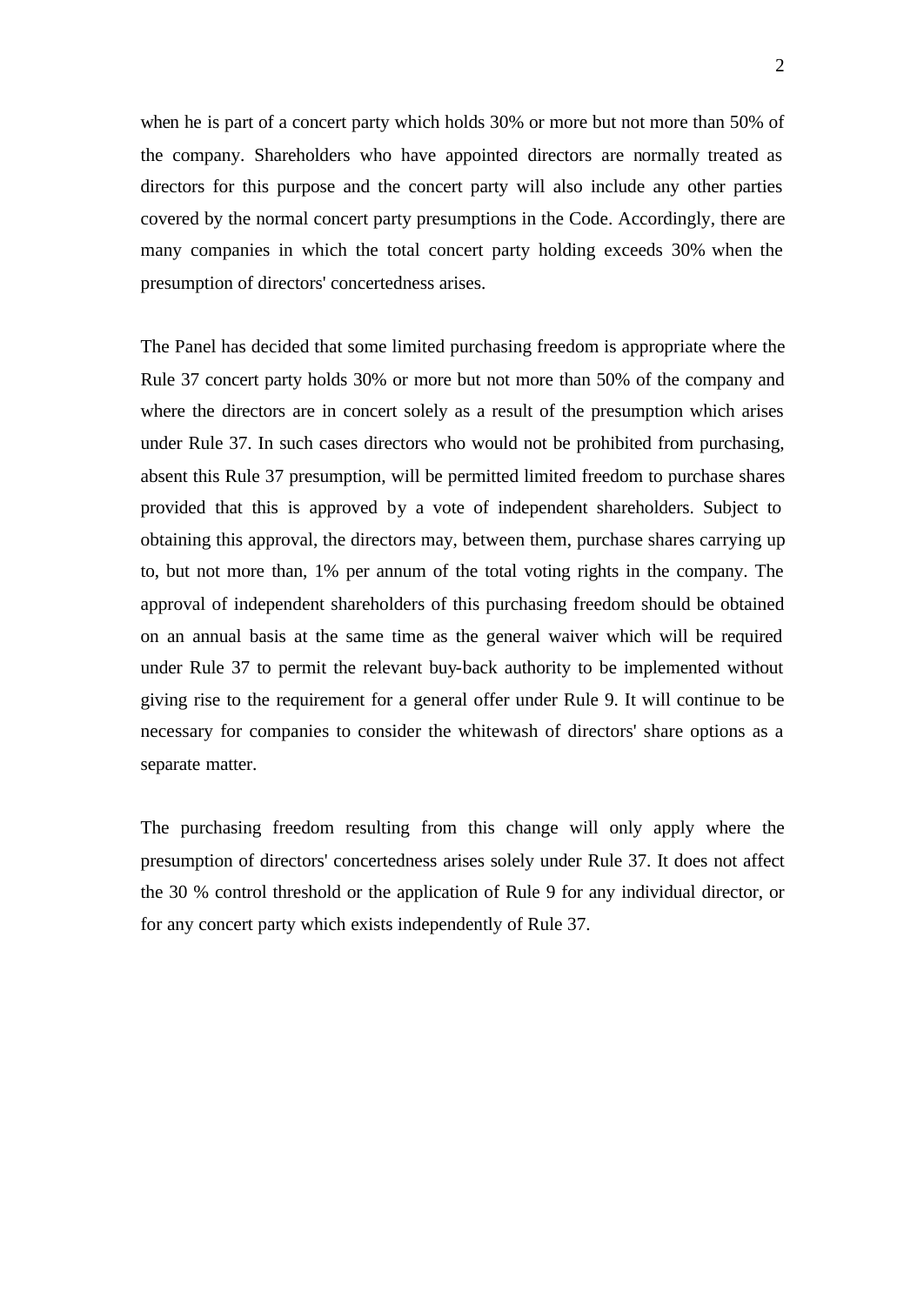#### **Reduction or dilution of a controlling shareholding**

The Panel has also been considering the position of shareholders (and members of concert parties) holding 30% or more of companies where such holdings are reduced by sales or diluted as a result of the issue of new shares. The Panel has concluded that it is appropriate to permit controlling shareholders some ability to purchase further shares in these circumstances, notwithstanding that they (or the concert party of which they form part) hold 30% or more of the company.

Accordingly, if a shareholder or group of shareholders acting in concert sells shares, but without reducing the holding to less than 30%, such shareholder or shareholders may subsequently purchase shares, subject to the restrictions below, without incurring an obligation to make a general offer. The Panel will regard reduction of percentage holdings by dilution following the issue of new shares as equivalent to sales for these purposes.

The total number of shares which may be purchased on this basis in any period of 12 months must not exceed 1 % of the voting share capital for the time being, and the percentage holding of the relevant shareholder or concert party resulting from any such purchase must not exceed the highest percentage holding in the previous 12 months. As a result of these restric tions, controlling shareholders will not be permitted to increase percentage holdings progressively from one year to another. For example, if a controlling shareholding (or controlling concert party holding) were reduced from 45% to 35%, the relevant shareholding (or total concert party holding) could within 12 months be restored to 36% by share purchases. However, no further purchases would be permitted unless they were preceded by another reduction of the total percentage holding. Thus, if the holding were further reduced from 36% to 35.5%, the shareholding could be restored to 36% (subject to the limit for purchases of 1% in any 12 month period), but it could not be increased above 36%.